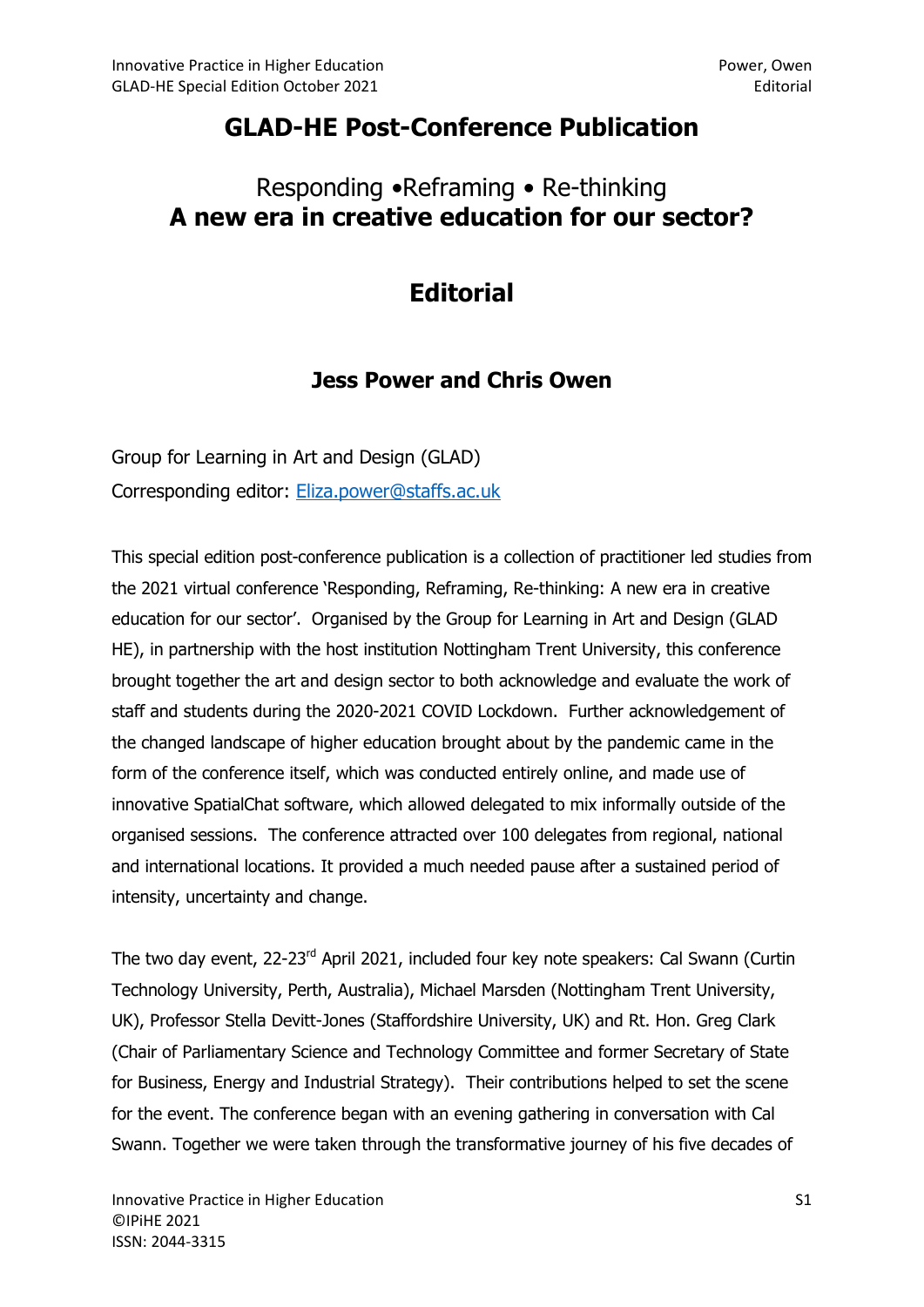Art and Design Education, both in the UK and Australia. His contribution took the form of an interview by GLAD's Chairman, Michael Gorman (Manchester Metropolitan University), within the SpatialChat environment, providing a much needed social haven for creative discussion, dialogue and debate.

The second day began with Michael Marsden (Executive Dean, School of Art and Design at Nottingham Trent University) together with colleagues Amy Twigger-Holroyd and Theodore Hughes-Riley introducing the university's C3 space. This insightful presentation showcased how Nottingham Trent has accommodated research, opportunities for collaboration and curriculum spanning innovation, both prior to, during and beyond the lockdown. The second keynote of the day was delivered by Professor Stella Jones-Devitt, who synthesised the hidden curriculum post-COVID, providing a much needed insight into strategy and critical pedagogy within art and design and the wider higher education sector. Her focus was on promoting social mobility, using evidence informed practice. The final keynote speaker, Rt Hon. Greg Clark, focused on the economy and the contribution of the creative sector. There was a strong emphasis on the road to recovery post COVID, and on the vital role art and design will play in this journey.

Scheduled across the two days were a combination of twenty presentations, workshops and seminars, which together demonstrated the depth of the creative sector's resilience and the variety of pedagogic innovations, both in response to the global pandemic and in preparation for a transformed future. A selection of the conference recordings can be found on the GLAD website: https://gladhe.com/. This publication draws on the contribution of eight of the conference presentations, which have been carefully selected and re-worked to capture: how art and design pedagogy has influenced other disciplines; new theoretical frameworks for the creative sector; innovative approaches in studio adaptations; and the development of belonging through passionate pedagogy, co-curricular collaborations and communities of practice.

The conference was split into three distinct strands, which were aligned to the overarching themes:

Strand 1: RESPONDING - a reflective stream, which enabled practitioners to disseminate major innovations in learning and teaching. It encouraged individuals to share narratives,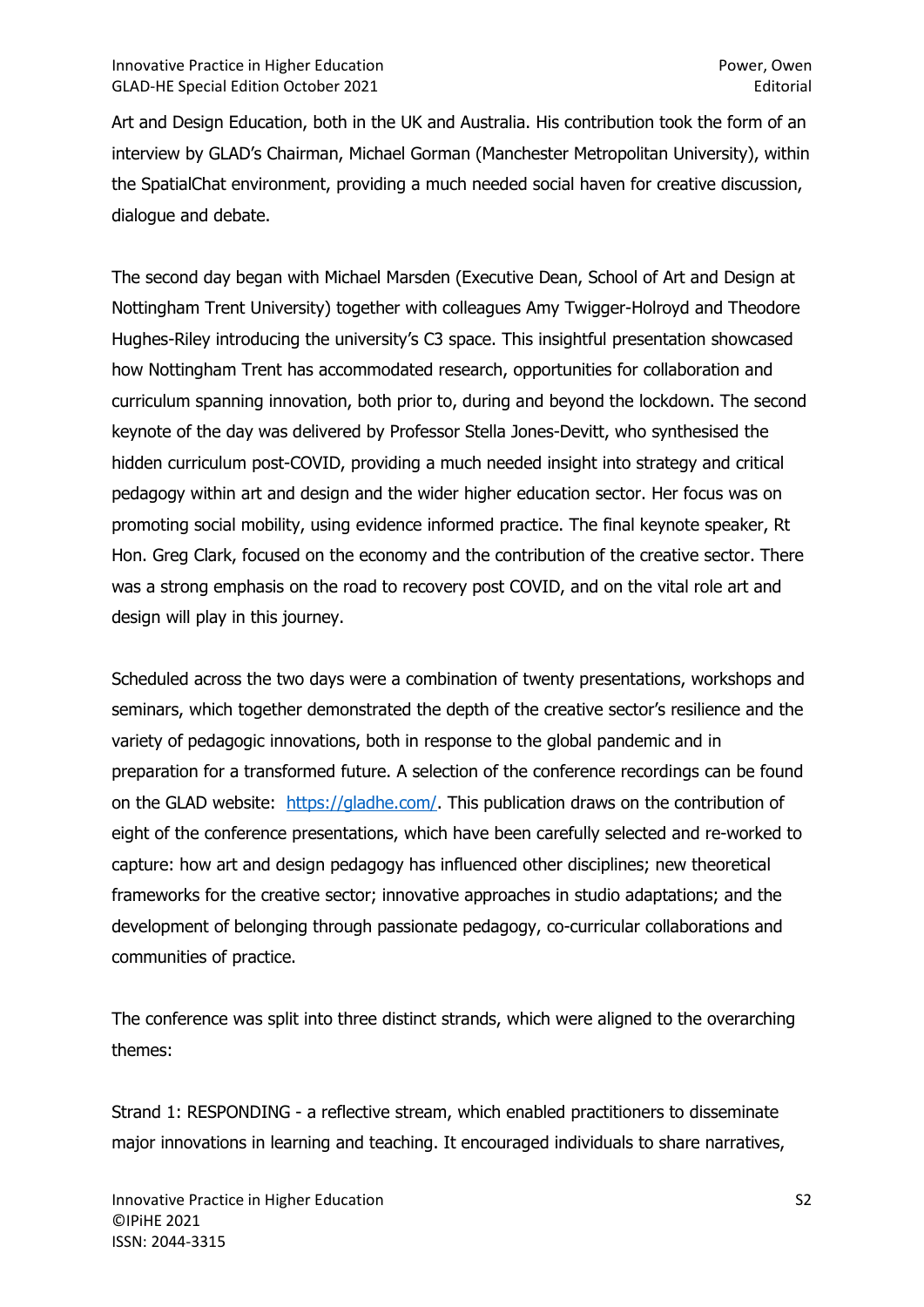and reflect on the immediate actions taken to ensure that learning continued during lockdown. The transition to digital learning was certainly challenging for higher education, but the speed of change impacted on creative subjects perhaps more than some other disciplines, since traditional studio cultures, workshops and technical spaces ceased to exist in the normal sense. This theme explored responses and implementation strategies; it also challenged delegates to assess the wider impact of blended learning and greater digital capabilities, which were introduced at an increasing pace though online learning.

Strand 2: REFRAMING – the focus of this strand was "self, students and sector". It provided an opportunity to share personal narratives and reflect on the experiences of students. It posed the question of how we should respond to the changing external environment, including opportunities for transnational education, interdisciplinarity, and the transformational potential of creativity.

Strand 3: RE-THINKING – the final strand energized the delegates by shining a spotlight on the contribution of the creative industries, and the vital role they have to play in the economic recovery. It challenged us as leaders and innovators within art and design to explore alternative pedagogies, based on our learning and understanding of what is possible in this new digital era.

To conclude, the conference themes were discussed by a cross-disciplinary and multiinstitution student panel, facilitated by Jenee Marie Gardner, a fashion/knitwear design masters student from Nottingham Trent University. The panel consisted of five forwardthinking students: James Fisher (theatre student from Nottingham Trent University), Ciara Evans (drama student from Staffordshire University), Caitlin Macintyre (film student from Manchester Metropolitan University), Luke James (illustration student from Anglia Ruskin University) and Ryan Pilkington (graphic design postgraduate student from University of Huddersfield). The six students provided a narrative of their experiences during COVID lockdown from the perspective of these UK higher education institutions, creating a rich tapestry of innovation, flexibility and agile pedagogy, woven together through storytelling the lived experience. The panel also offered their views of the conference, reflecting on the presentations and their potential impact on the student experience and community.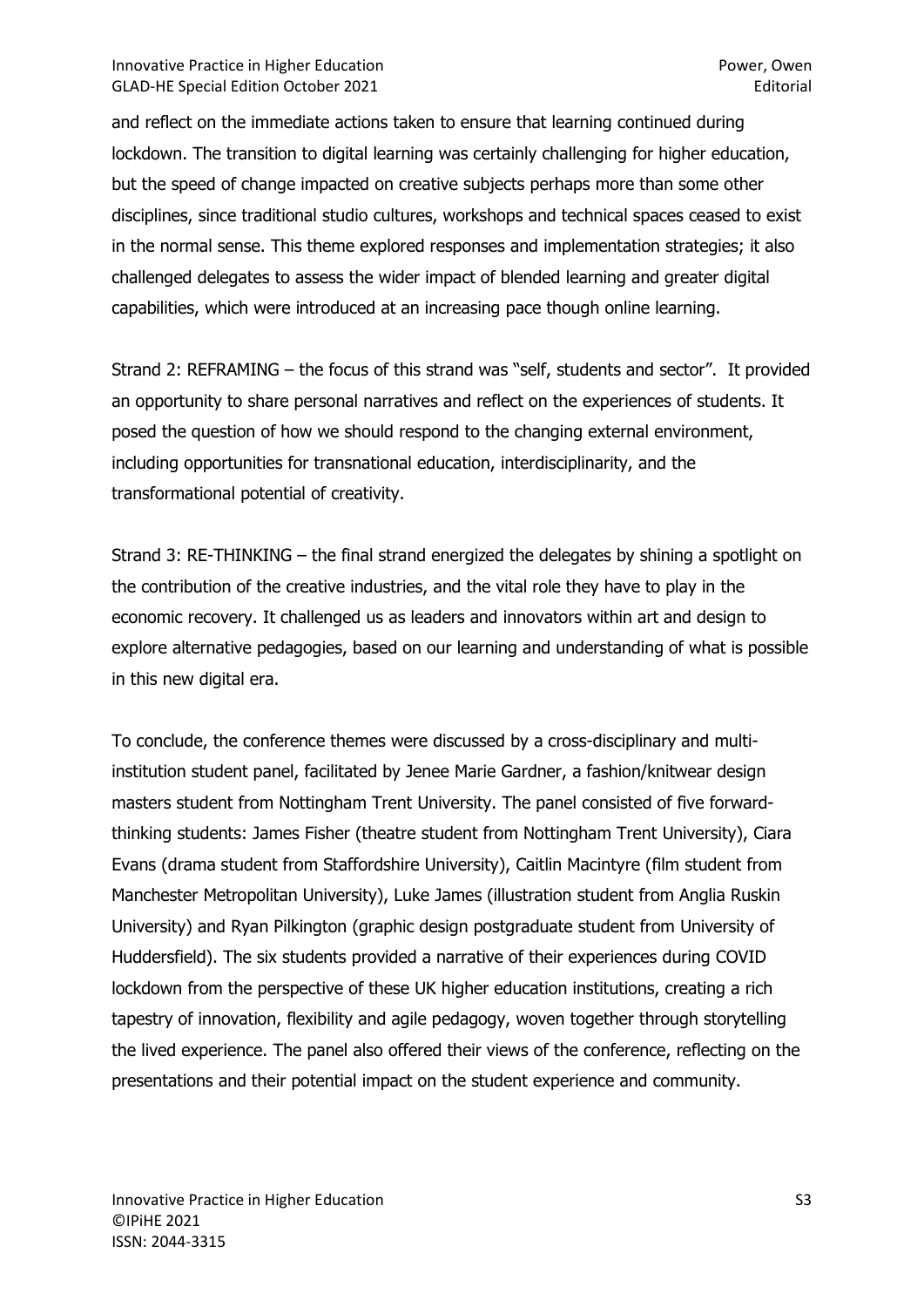Following the conference, Kerry Gough and Jess Power hosted a writing retreat (May 2021) to support presenters in developing their work into papers or posters, and thus ensure further dissemination of the art and design higher education response to the 2020-2021 COVID pandemic. The work presented in this special edition extends the knowledge presented at the conference, in relation to art and design practice and the transformative nature of the creative disciplines. The practitioner narratives demonstrate a wide range of action research, founded in practice-based scholarly work, which created new narratives for future practitioners to build into recognised art and design pedagogical practices. A common threads throughout the papers selected for this special edition is the value of learning through working in, preserving and adapting the studio, within the new digital landscape. The narratives illustrate the creative sector's agile nature and the ability of arts educators to change underlining pedagogical approaches, in order to reinvent curricula. Throughout the collection of work housed in these eight publications the students and staff demonstrate repeatedly their ability to adapt, respond and acclimatize to the fluidity of the situation over a sustained period of learning.

This special edition opens with a reflective account from a management perspective, based in the host institution. Gough captures a period of time, and reflects on the initial shock experienced by the sector. Her account details the emotions and perceived challenges, before the innovative wheels of the creative thinkers started turning. Once they did so, they provided novel and pragmatic solutions that ensured students and staff were supported in studying during the initial lockdown. Our second article, by Turner and Hall, presents the world as always complex and uncertain, often challenging, sometimes chaotic and messy. They ascertain that students in other disciplines benefited from the methodologies used in creative subjects, which include personal expression. They synthesise the use of a theoretical and symbiotic framework under the umbrella of aesthoecology, and contextualise this within the art and design sector. They propose this as a particularly relevant pedagogical framework due to its relationship with events at this time of significant change and challenge.

Holtham et al. reaffirm the wider values and positive impact of using pedagogy with its origins in art and design disciplines. They use zines as a method of reflective practice within business and management courses, thus demonstrating the wider implications of simple creative practices, not only as a learning support mechanism but also as a means to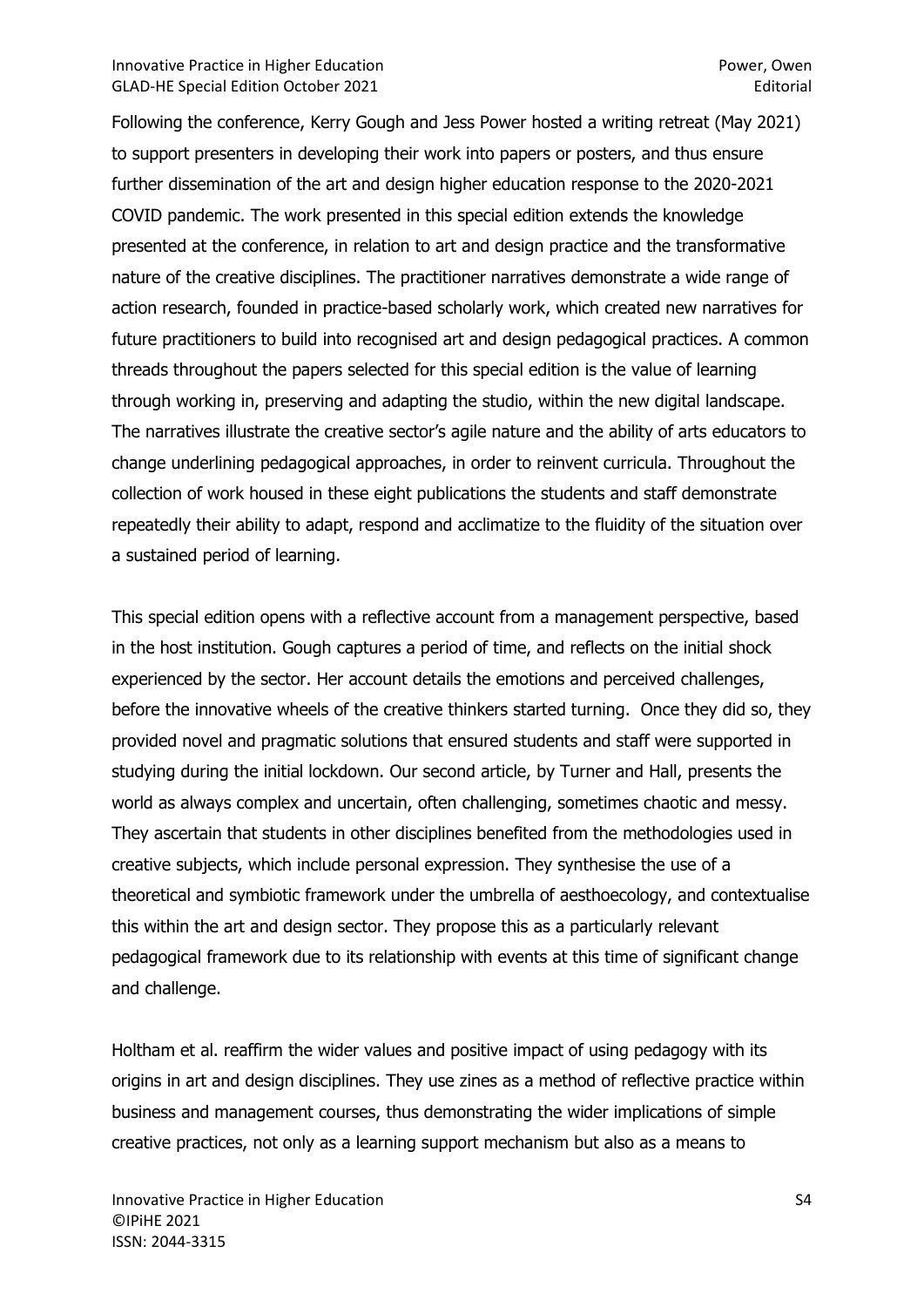increase wellbeing and a sense of belonging. There are similarities in the papers by Lord and Sykes, and Power et al. Both focus on the themes of learning through doing, and exploring creative mechanisms to enhance the student's learning experience. Lord and Sykes take the approach of providing innovative methods of building simple textile design equipment in the home environment, to support the validated curriculum, reflecting Turner and Hall's ideology of making learning a transformative event which is central to learning. Lord and Sykes' paper provides an insightful and creative practitioner's response to initiating transformational events which impact on learning within the lived experience of the COVID pandemic.

The world got smaller and digital transformation within higher education increased at an unpreceded rate. Power et al. focus on bridging discipline gaps online, through providing creative, design-led and commercial challenges as essential co-curricular activities. They argue that PhBL networking opportunities can bridge gaps between industry, academia and society, enabling participating students to develop integrated skill sets for the 21st century. Both Power et al. and Turner and Hall recognise the need to create education systems which transcend disciplines, to enable the knowledge creation and acquisition which can provide solutions to the urgent challenges of our time.

Bunting and Hill's extensive literature review into compassionate pedagogy explores the tacit assumptions which often go unnoticed, and the unexamined normative practices which are key sites for transformation, particularly from an educational development perspective. They offer insights into where and how pedagogical change might be most impactful. The paper presents the work of educational developers across a specialist art provider in supporting academics to nurture students within the creative disciplines. They draw on the importance of relationships between lecturer and students, particularly in the studio context, a thread that regularly appeared throughout the two days of the conference. The poster with voiceover presented by Watson and Thomas continues this theme and realigns the creative disciplines to support hybrid models of learning. They introduce digital communities of practice, to re-define the studio through sharing, developing knowledge and co-creating a visual narrative. The paper raises the much publicised challenge of digital poverty within our diverse learning body, and also the challenges posed to both staff and students to initiate digital showcases from the vast offer of available hardware and software. They recognise that social positioning greatly influences the level of engagement and interaction of the